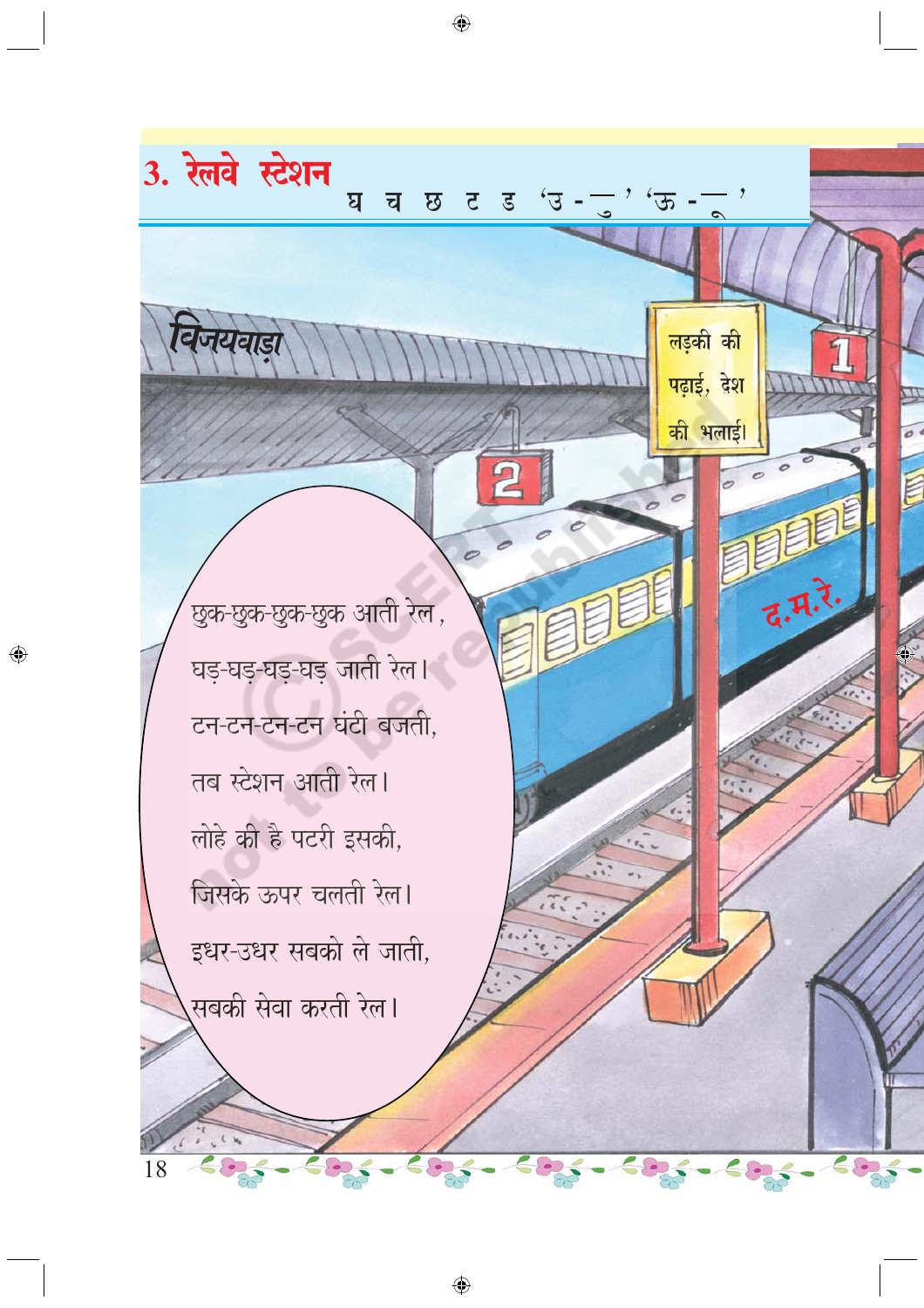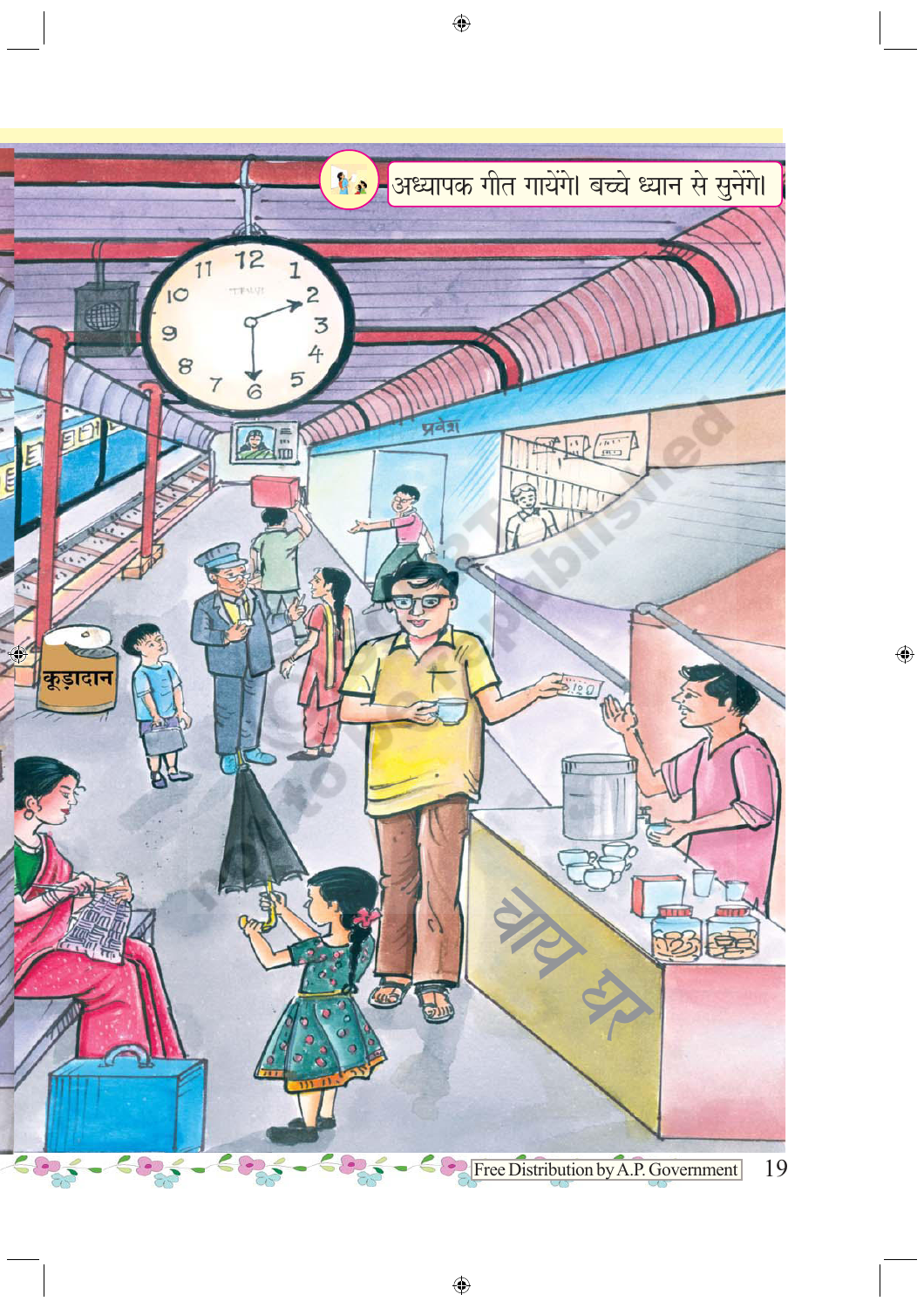

सुनो-बोलो

- 1. गीत के बारे में बातचीत करो।
- 2. चित्र में क्या-क्या दिखायी दे रहे हैं?
- 3. यातायात के साधनों के नाम बताओ।



 $\bigoplus$ 

पढ़ो

 $\bigoplus$ 

 $\mathcal{L}(\mathfrak{A})$  चित्र देखो। शब्द पढ़ो। इनके वर्ण वर्णमाला चार्ट में पहचानो।  $\mathcal{L}(\mathcal{L})^{\prime}$  लगाओ।

 $\bigoplus$ 

|                |  |   |   | $\overline{G}$ |             | चाय |  |  |  |  |
|----------------|--|---|---|----------------|-------------|-----|--|--|--|--|
| ंउ             |  | ऊ | ᅱ | Я              | डी          |     |  |  |  |  |
| $\overline{B}$ |  | ऊ | न | छ              | $\cap$<br>ड | ਹ   |  |  |  |  |



टिकट टि क  $\overline{c}$ ਟ क ਟ



|             |          |   |           | अ आ इ ई उ ऊ ऋ |      |  |
|-------------|----------|---|-----------|---------------|------|--|
|             |          |   |           | —ए ऐ ओ औ अं   | ः अः |  |
|             |          |   | क खग घङ   |               |      |  |
|             |          |   | च छ ज झ ञ |               |      |  |
|             |          |   |           | ट ठड ढण (ड ढ) |      |  |
| त           | थ        | द | ध         | न             |      |  |
| प           | फ        | ब | भ         | म             |      |  |
| $\bm{\tau}$ | <u>т</u> |   |           |               |      |  |

q Ч श ष स ह $\overline{6}$ क्ष ন্ন ্র

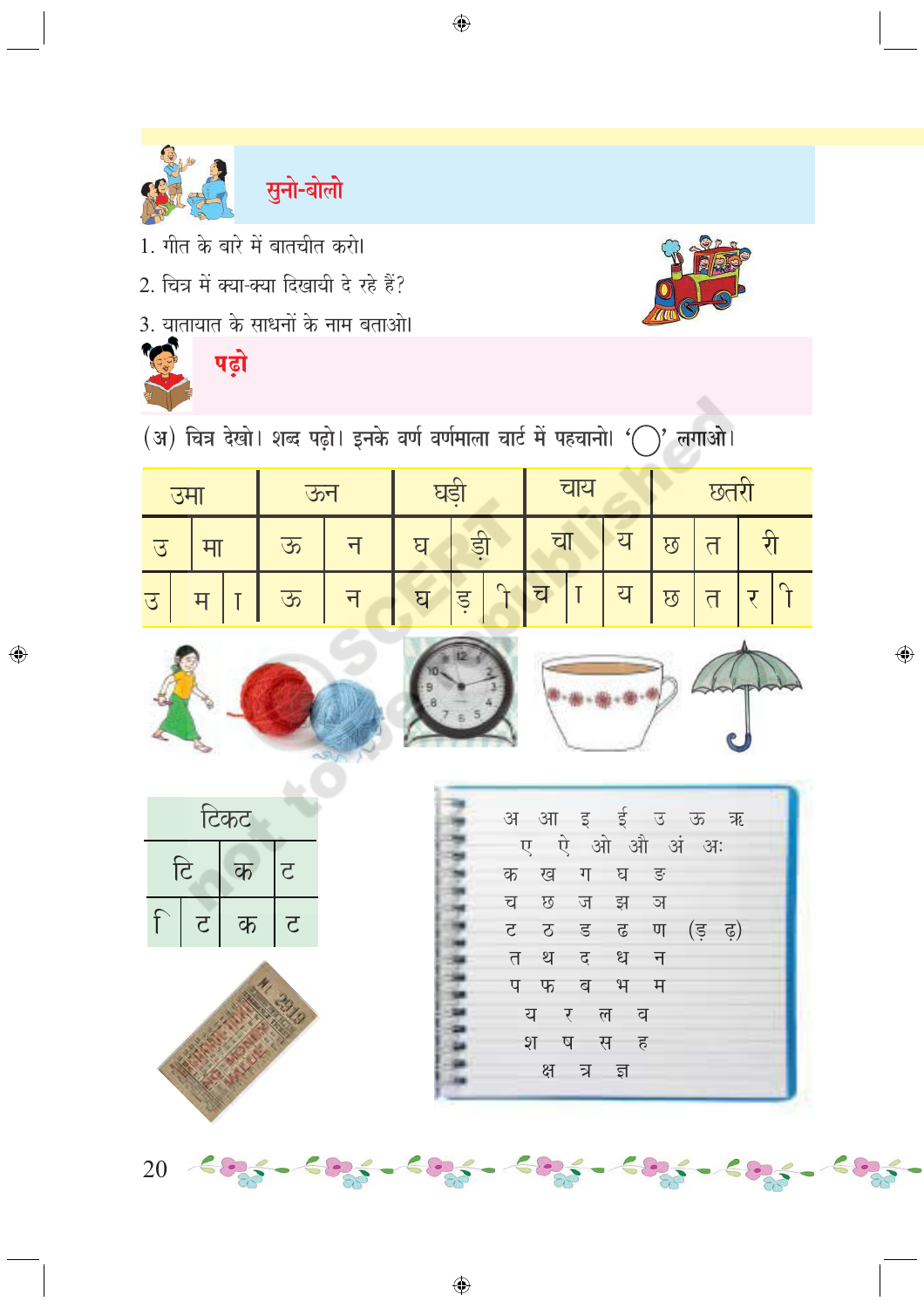| (आ)नीचे दिये गये बक्से में ' <sub>उ</sub> ं और 'ू' मात्रा के अंतर को पहचानते हुए पढ़ो। |                           |                                                   |           |     |    |          |                                           |      |    |    |                         |    |
|----------------------------------------------------------------------------------------|---------------------------|---------------------------------------------------|-----------|-----|----|----------|-------------------------------------------|------|----|----|-------------------------|----|
|                                                                                        | क                         |                                                   | ख         | घ   | च  | $\Omega$ | घ                                         | न    | म  | र  | $\overline{\mathsf{P}}$ | स  |
| $\bullet$                                                                              | $\overline{\mathfrak{F}}$ |                                                   | खु        | घु  | चु | छु       | घु                                        | नु   | मु | रु | लु                      | सु |
| $\sim$                                                                                 | कू                        |                                                   | खू        | घू  | चू | छू       | घू                                        | नू   | मू | रू | लू                      | सू |
| (इ) इन्हें पढ़ो।                                                                       |                           |                                                   |           |     |    |          |                                           |      |    |    |                         |    |
|                                                                                        |                           | उमा<br>सच                                         | ऊन<br>सुई | सुख |    |          | मूली आलू कुल<br>डमरू खून कछुआ रुमाल चूड़ी | कूली |    |    |                         |    |
| (ई) जोड़ी बनाओ।                                                                        |                           |                                                   |           |     |    |          |                                           |      |    |    |                         |    |
|                                                                                        |                           | उमा .<br>ऊन<br>घड़ी<br>चाय<br>छतरी<br><u>टिकट</u> |           |     |    |          | टिकट<br>छतरी<br>ऊन<br>उमा<br>घड़ी<br>चाय  |      |    |    |                         |    |
| लिखो<br><b>CONTRACTOR</b>                                                              |                           |                                                   |           |     |    |          |                                           |      |    |    |                         |    |
| (अ) <mark>मात्रा जो</mark> ड़ो। लिखो।                                                  |                           |                                                   |           |     |    |          |                                           |      |    |    |                         |    |
|                                                                                        |                           | क                                                 | ख         | घ   |    | च<br>ত   | $\overline{5}$                            | न    | म  | र  | ल                       | स  |
|                                                                                        | $\mathbb T$               |                                                   |           |     |    |          |                                           |      |    |    |                         |    |
|                                                                                        | $\bigcap$                 |                                                   |           |     |    |          |                                           |      |    |    |                         |    |
|                                                                                        | $\mathcal{T}$             |                                                   |           |     |    |          |                                           |      |    |    |                         |    |
|                                                                                        | ی                         |                                                   |           |     |    |          |                                           |      |    |    |                         |    |
|                                                                                        | $\mathcal{L}$             |                                                   |           |     |    |          |                                           |      |    |    |                         |    |

 $\bigoplus$ 

Free Distribution by A.P. Government  $\overline{21}$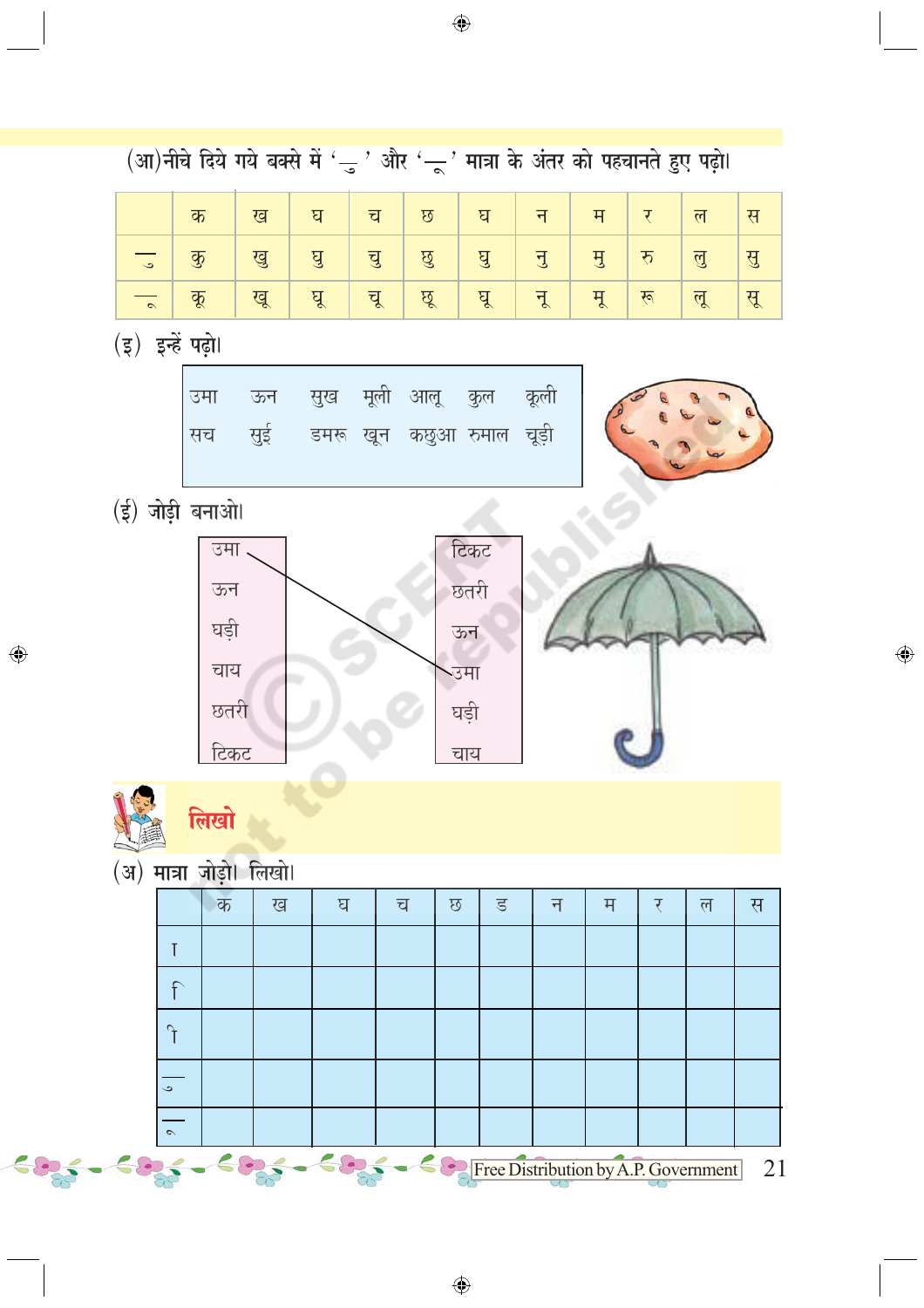

◈

◈

 $22 - 60 - 60 - 60$